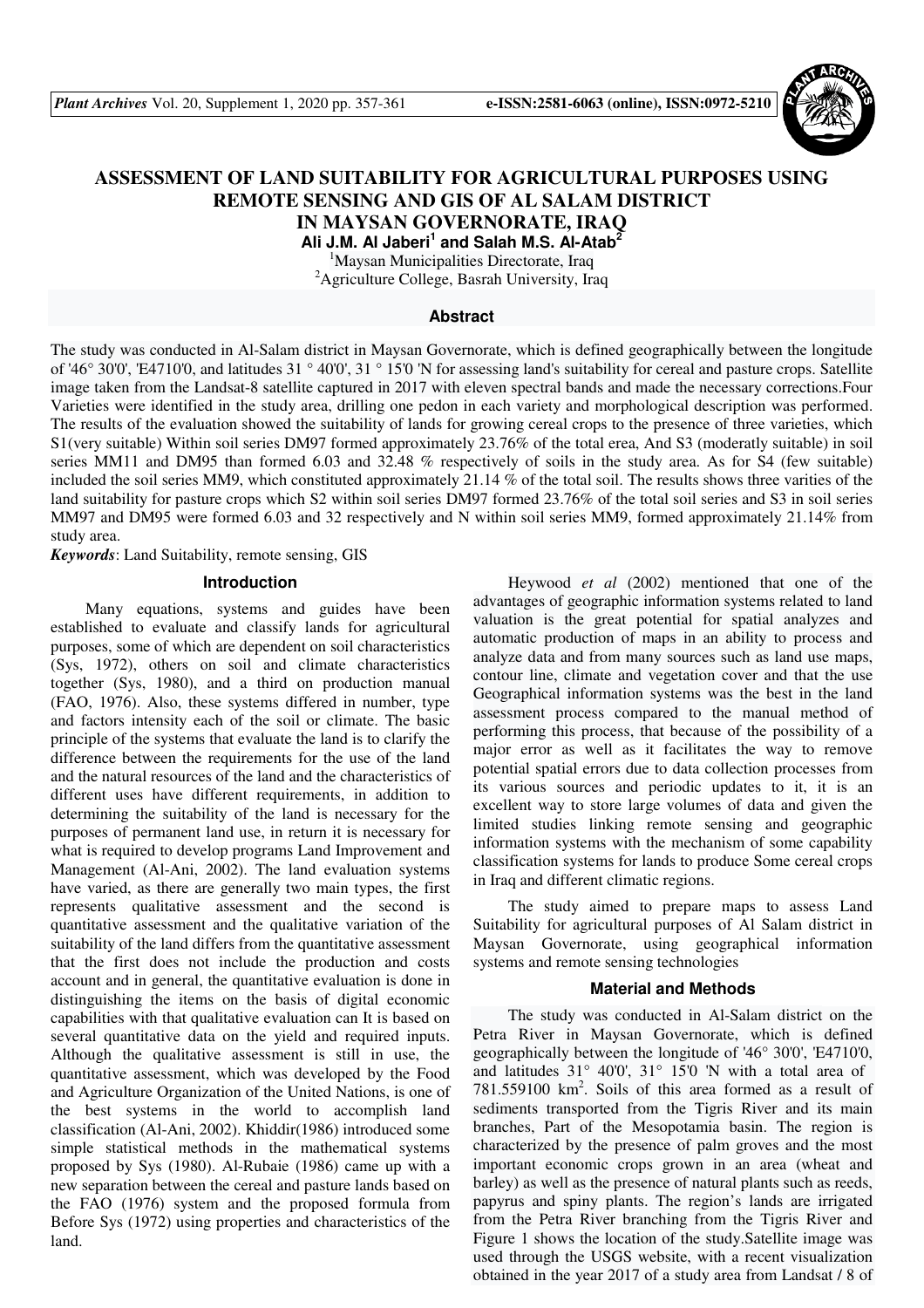the sensor (OLI) Operational Land LMager and Table (1) showing the spectral bands used in the study and their wavelengths.

The study area was truncated after the administrative boundaries were obtained from the Maps Production Department of the General Authority for Surveying in the Iraqi Ministry of Water Resources. Then the engineering correction and digital processing was performed using the Arc map 10.4.1 computer software. Spectral packages with

the highest Optimum Index Factor (OIF) were chosen, then the fully corrected satellite image was explained. Depending on field visits to the study area and the results of unsupervised and supervised classification, as well as field investigation, type and density of vegetation and the topography map, as well as the nature of agricultural exploitation and the method of managing the area's soils and the work of drilling holes using Auger, four locations representing the largest soil units were selected



**Fig. 1:** Location of study area

**Table 1 :** spectral bands used in the study and their wavelengths.

| <b>Landsat 8-OLI</b> |                  |                 |             |  |  |  |  |  |
|----------------------|------------------|-----------------|-------------|--|--|--|--|--|
| distinguish          | <b>Band type</b> | Wavelength      | <b>Band</b> |  |  |  |  |  |
| spatial m            |                  | um              | NO          |  |  |  |  |  |
| 30                   | Green            | $0.600 - 0.525$ |             |  |  |  |  |  |
| 30                   | Red              | 0.680-0.630     |             |  |  |  |  |  |
| 30                   | VIR              | $0.90 - 0.76$   |             |  |  |  |  |  |

The study area was truncated after the administrative boundaries were obtained from the Maps Production Department of the General Authority for Surveying in the Iraqi Ministry of Water Resources. Then the engineering correction and digital processing was performed using the Arc map 10.4.1 computer software. Spectral packages with the highest Optimum Index Factor (OIF) were chosen, then the fully corrected satellite image was explained. Depending on field visits to the study area and the results of unsupervised and supervised classification, as well as field investigation, type and density of vegetation and

the topography map, as well as the nature of agricultural exploitation and the method of managing the area's soils and the work of drilling holes using Auger, four locations representing the largest soil units were selected

Accordingly, four pedons were drilled, and these morphology characteristics were estenmaiteed according to the principles mentioned in the Soil Survey Staff (1993).

Samples were taken from pedons to the laboratory and analyzes to determined some physical and chemical properties, the methods described in Black (1965) were used to estimate the soil texture and pH was measured in the soil suspension 1: 1.Electrical conductivity measured in soil saturated paste using the method described in Page (1982) and calcium carbonate and organic matter estimated by methods described in Jackson (1958). Gypsum was estimated by the method of precipitation with acetone as described in Richards (1954). And Table 2 shows the average of some soil properties of the pedons representing the soil units of the study area

Table 2 : Average of some soil properties of the pedons of the study area

| Pedon<br>NO    | <b>Series</b><br><b>Symbol</b> | PH   | EС<br>(d/m) | <b>Texture</b><br>Class | Lime<br>$\frac{9}{6}$ | Gypsum<br>(%) | ESP<br>(%) | <b>Drainage</b><br><b>Class</b> | Soil<br>depth | 0.M% |
|----------------|--------------------------------|------|-------------|-------------------------|-----------------------|---------------|------------|---------------------------------|---------------|------|
| P1             | DM97                           | 7.49 | 3.12        | Sic                     | 35.38                 | 0.24          | 15.42      | Moderate                        | 100           | 1.18 |
| P <sub>2</sub> | MM11                           | 7.91 | 14.85       | Sic                     | 29.02                 | . . 16        | 33.76      | Moderate                        | 100           | 1.30 |
| P3             | MM9                            | 7.80 | 32.77       | SicL                    | 29.56                 | .77           | 38.88      | Moderate                        | 100           | 0.63 |
| <b>P4</b>      | DM95                           | 7.78 | 14.79       | SicL                    | 36.05                 | 0.21          | 27.07      | Moderate                        | 100           | 0.64 |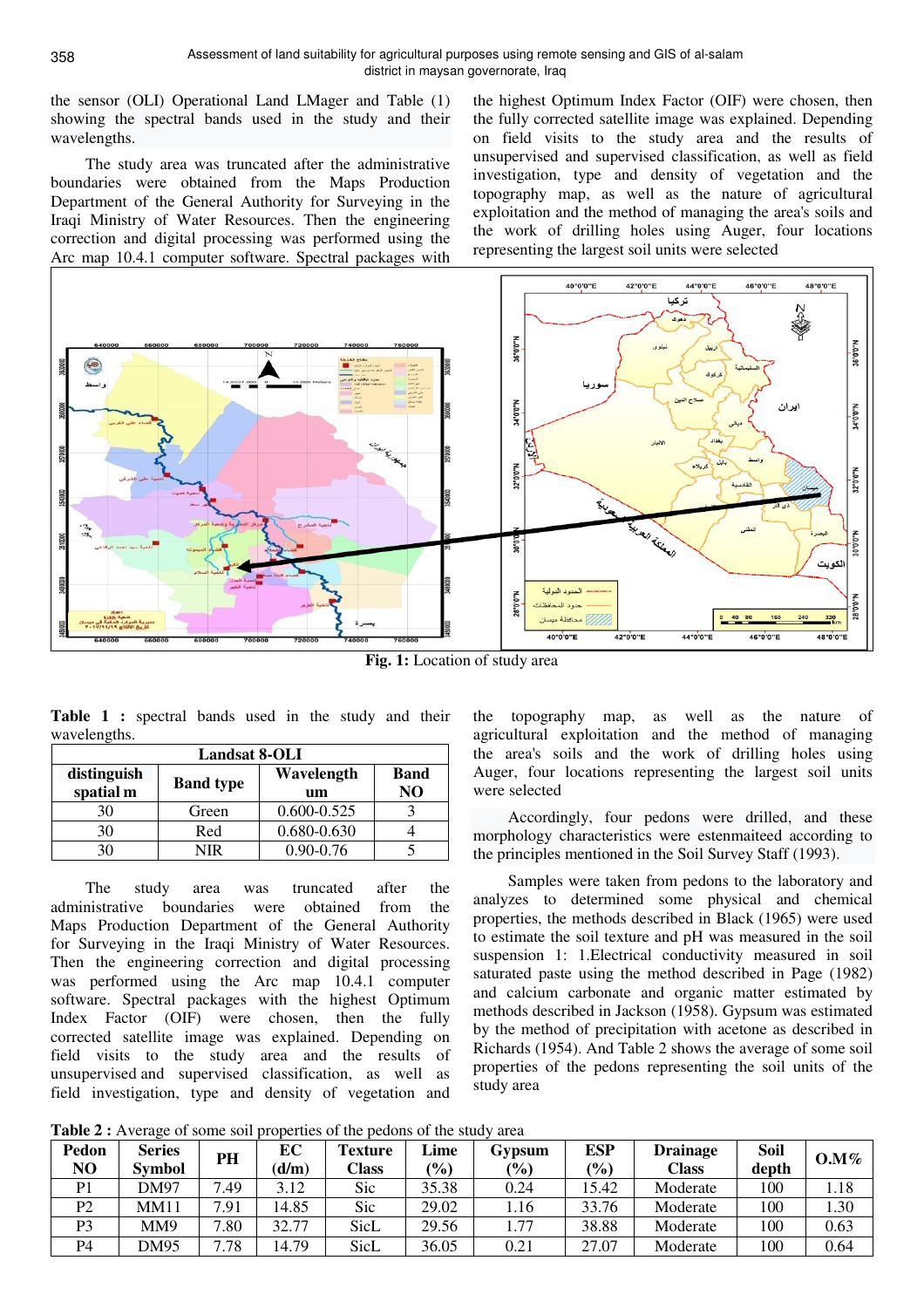Then assessing the land suitability by multiplying the evaluation estimates of the different characteristics of the land together for the purpose of obtaining the final estimate of the land assessment through which the land suitability class is determined according to the formula:

CS=A\*B\*C\*D\*E\*F\*G\*H\*I…………..(Sys,1980)

 $CS = soil viability for growing economic field crops$ 

- A: Texture index
- B: Calcium Carbonate
- C: gypsum
- D: salinity
- E: sodium saturation
- F: Internal Drainage
- G: Soil Depth
- H: Evidence for the pedon Evolution

Table 3 shows the land suitable for Cultivation cearal and pasture crops.

**Table 3 :** Land suitable for Cultivation cearal and pasture crops

| Sutability value Symbol |                | <b>Class</b>        | <b>Degree</b> |
|-------------------------|----------------|---------------------|---------------|
| 90<                     | S1             | Very suitable       | Class 1       |
| 75-90                   | S <sub>2</sub> | Suitable            | Class 2       |
| $50-75$                 | S <sub>3</sub> | Moderately suitable | Class 3       |
| $25 - 50$               | S4             | Low suitable        | Class 4       |
| 25<                     |                | Non suitable        | Class 5       |



**Fig. 2 :** Satellite visibility of the study area



# **Result and Discussion**

# **Assessment of Land Suitability for cultivation cereal crops**

I: weathering evidence expressed in terms of soil evolut relatively high percentage and this led to a decrease in the The results in table 4 and figure 3 indicated that there are three varieties of lands in the area under study which are very suitable (S1), and this included the soil series DM97 occupies an area of about 18567.36 ha, or approximately 23.76% of the total study area (Table 5). The soils of this series are characterized silty clay texture, decrease electrical conductivity values and sodium adsorption ratio with moderate drainage and high lime content, as the yield capability of this series ranged up to 90% .As for the soil series MM11 and DM95 series characterized silty loam to a clay loam with increased electrical conductivity value and medium drainage. The lime and adsorption sodium were productive capability of these two soil series and there were ranging from 59.85 -62.84% respectively. These values put these two soil series within moderatli land suitable, as occupy an area of 4714.11 and 25387.92 ha, or approximately 6.03 - 32.48%. Of the total areas (Table 5), either the MM9 soil series had a silty clay loam, With increase in electrical conductivity and sodium adeorption ratio, and moderatly drainage, This is the main reason that led to a decrease in its productivity, as it ranged from 26.46%, and these soil series classified as low suitability, occupies an total area approximately 21.14% (Table 5)



**Fig. 3 :** Spatial distribution of land suitability for cereal crops

| Class          | $\mathbf{CS}$ | Wethering         | Develop        | Soil depth | $\mathbf{ESP}\%$ | Draing | Ec(ds/m) | $\%$ CaSO <sub>3</sub> | $%$ CaCO <sub>3</sub> | Taxture | <b>Series</b> |
|----------------|---------------|-------------------|----------------|------------|------------------|--------|----------|------------------------|-----------------------|---------|---------------|
| S1             | 90            | Entisol<br>Calcic | Weak<br>OChric | 100        | 15.42            | M      | 3.12     | 0.24                   | 35.38                 | Sic     |               |
|                |               |                   |                | 1          |                  | 1      |          | 1                      | 0.9                   | 100     | DM97          |
| S <sub>3</sub> | 59.85         | Entisol<br>Calcic | Weak<br>OChric | 100        | 33.76            | M      | 14.85    | 1.16                   | 29.02                 | Sic     | <b>MM11</b>   |
|                |               |                   |                | 1          | 0.7              | 1      | 0.95     | 1                      | 0.9                   | 100     |               |
| S <sub>4</sub> | 26.46         | Entisol<br>Calcic | Weak<br>OChric | 100        | 38.88            | M      | 32.77    | 1.77                   | 29.56                 | SicL    | MM9           |
|                |               |                   |                | 1          | 0.7              | 1      | 0.4      | $\mathbf{1}$           | 0.9                   | 105     |               |
| S <sub>3</sub> | 62.84         | Entisol<br>Calcic | Weak<br>OChric | 100        | 27.07            | M      | 14.79    | 0.21                   | 36.05                 | ScL     | <b>DM95</b>   |
|                |               |                   |                |            | 0.7              |        | 0.95     |                        | 0.9                   | 105     |               |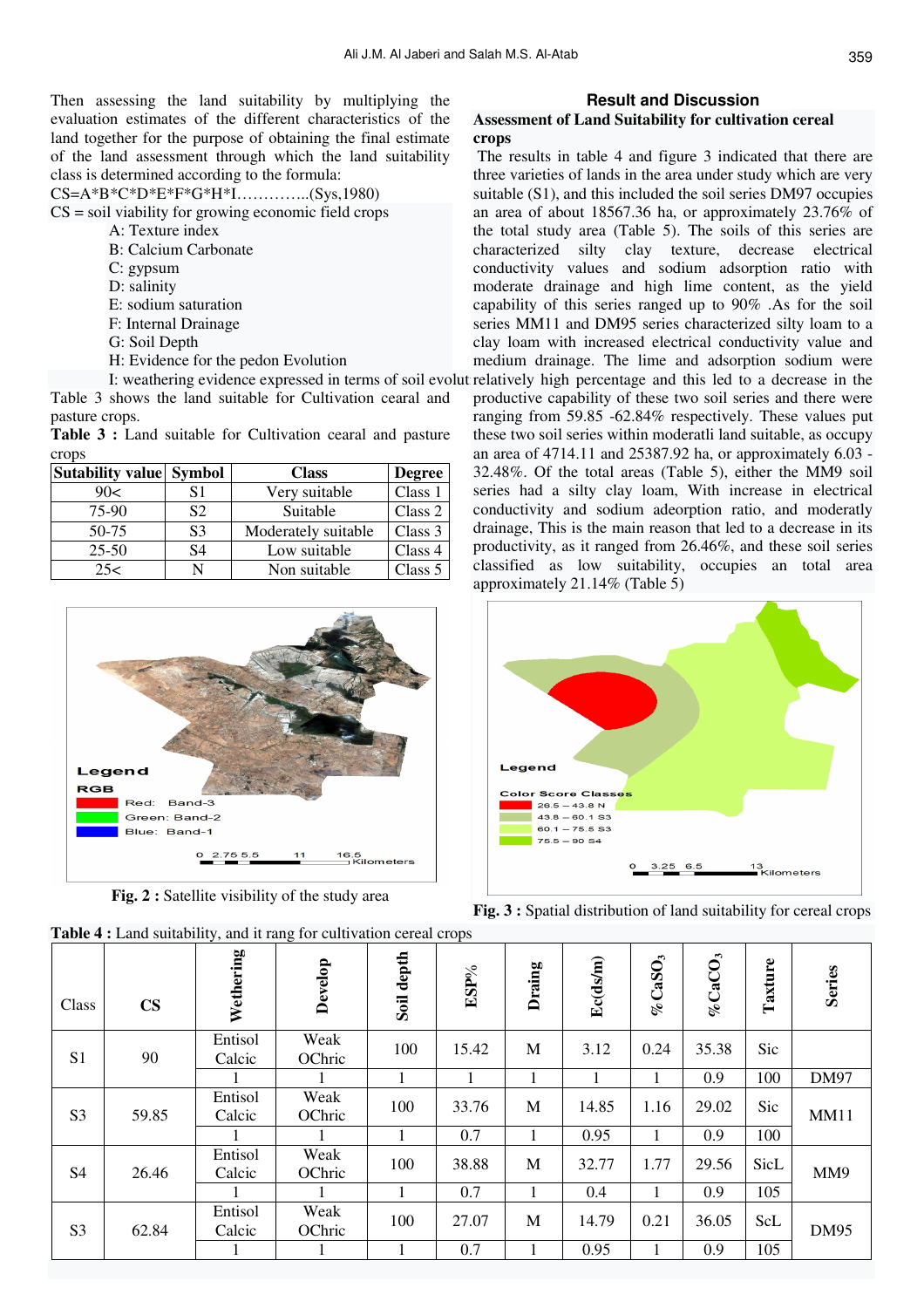| <b>Productivity capability</b><br>$* \nu_{\alpha}$ | suitability         | <b>Land class</b> | area<br>$\frac{6}{9}$ | Area (ha) | series      |
|----------------------------------------------------|---------------------|-------------------|-----------------------|-----------|-------------|
| 90                                                 | Very suitable       |                   | 23.76                 | 18567.36  | <b>DM97</b> |
| 59.85                                              | Moderately suitable |                   | 6.03                  | 4714.11   | <b>MM11</b> |
| 26.46                                              | Low suitable        |                   | 21.14                 | 16524.27  | MM9         |
| 62.84                                              | Moderately suitable |                   | 32.48                 | 25387.92  | <b>DM95</b> |

**Table 5 :** Productivity capability and land suitability class for cereal crops

# **Assessment of Land Suitability for cultivation pasture crops**

The results in table 6 and figure 4 indicated that there are three varieties of lands in the area under study which are moderately suitable (S2), and this included the soil series DM97.occupies an area of about 18567.36 ha, or approximately 23.76% of the total study area (Table 7). Productive capability of this soil series reached 81%, where had silty clay texturehigh value of lime with decrease of electrical conductivity and sodium adsorption ratio and moderate drainage Alii these reasons led to placing this soil series within land suitable. While the soil series MM11 and DM95 classified as, medium suitable (S3) cultivation of pasture crops with an area of 4714.11 and 25387.92 ha or

approximately 6.03-32.48%. respectively of the total area (Table 7). The productivity capability reached 53.86-56.85%, This verity was characterized medium suitability due to the high values of electrical conductivity and sodium adsorption rat, texture of soils were ranged between silty clay and silty clat loam with high lime content and moderate drainage. As for the MM9 soil series that non suitable for pasture crops, its occupies an area of 16524.27 ha, or approximately 21.14% of the total area (Table 7). The characteristics of the soil series in silty clay loam texture with high values of electrical conductivity, lime ratio and sodium adsorption ratio which is the main reason that led to a decrease in the productive capability reaching 23.94%.

**Table 6 :** Land suitability, and it rang for cultivation pasture crops

| <b>Class</b>   | $\mathbf{CS}$ | Wethering         | Develop        | Soil depth | ESP%  | Draing | Ec(ds/m) | $\%$ CaSO <sub>3</sub> | $\%$ CaCO <sub>3</sub> | Taxture    | <b>Series</b> |
|----------------|---------------|-------------------|----------------|------------|-------|--------|----------|------------------------|------------------------|------------|---------------|
| S <sub>2</sub> | 81            | Entisol<br>Calcic | Weak<br>OChric | 100        | 15.42 | M      | 3.12     | 0.24                   | 35.38                  | Sic        |               |
|                |               |                   |                |            | 1     |        |          |                        | 0.9                    | 90         | <b>DM97</b>   |
| S <sub>3</sub> | 53.86         | Entisol<br>Calcic | Weak<br>OChric | 100        | 33.76 | M      | 14.85    | 1.16                   | 29.02                  | Sic        | <b>MM11</b>   |
|                |               |                   |                |            | 0.7   |        | 0.95     | 1                      | 0.9                    | 90         |               |
| N              | 23.94         | Entisol<br>Calcic | Weak<br>OChric | 100        | 38.88 | M      | 32.77    | 1.77                   | 29.56                  | SicL       | MM9           |
|                |               |                   |                |            | 0.7   |        | 0.4      |                        | 0.9                    | 95         |               |
| S <sub>3</sub> | 56.85         | Entisol<br>Calcic | Weak<br>OChric | 100        | 27.07 | M      | 14.79    | 0.21                   | 36.05                  | <b>ScL</b> | <b>DM95</b>   |
|                |               |                   |                |            | 0.7   |        | 0.95     | -1                     | 0.9                    | 95         |               |



**Fig. 4 :** Spatial distribution of land suitability for pasture crops